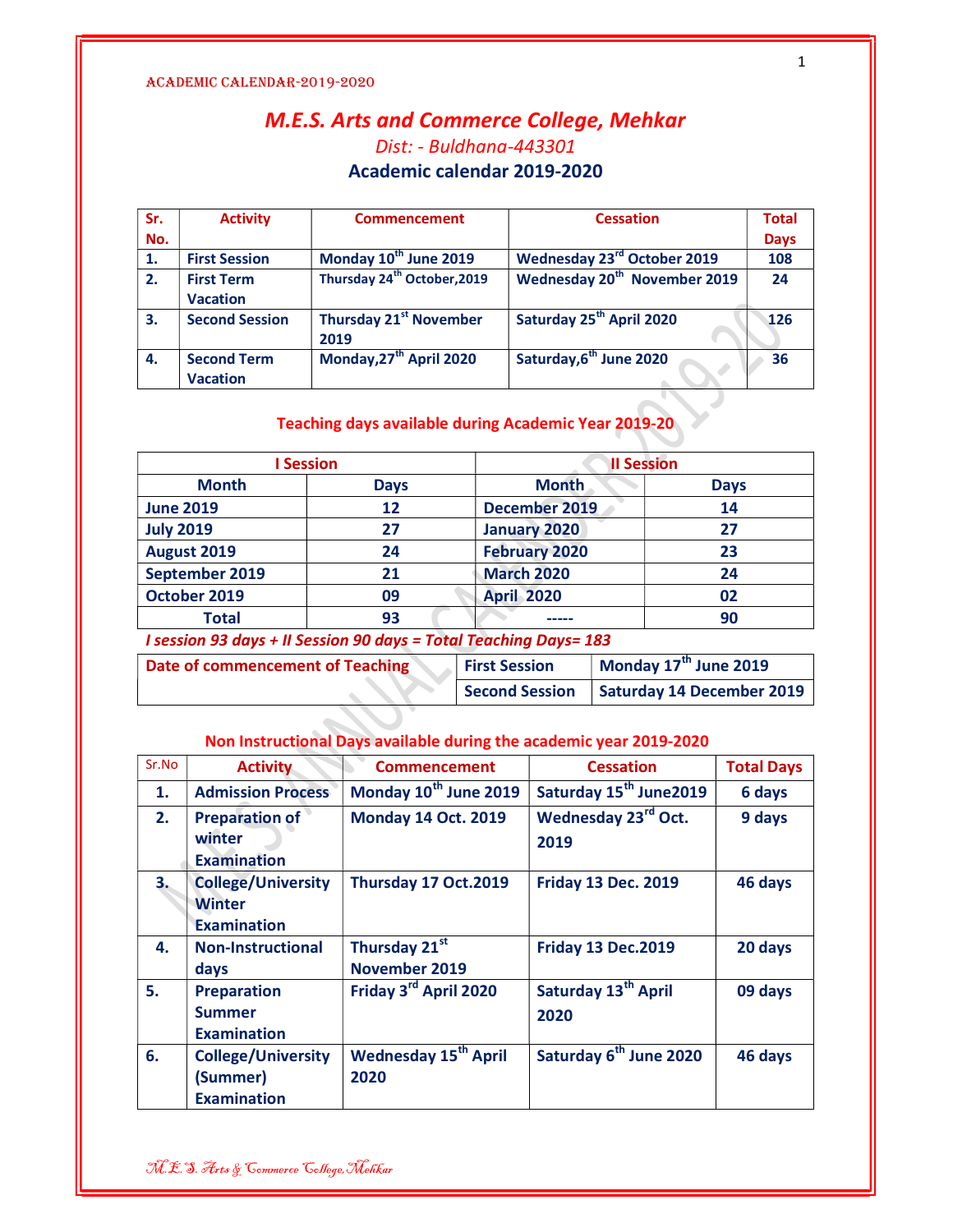# M.E.S. Arts and Commerce College, Mehkar Dist: - Buldhana-443301 Holidays -2019-2020

S.G.B.Amravati University declared the following Public Holidays for the session 2019- 2020 (As per university Gazette 138/2018 date 26.12.2018)

| Sr.No. | <b>Festivals/Holidays</b>          | Day & Date                         |
|--------|------------------------------------|------------------------------------|
| 1.     | <b>Bakri Id</b>                    | Monday ,12 August 2019             |
| 2.     | <b>Independence Day</b>            | Thursday, 15 August 2019           |
| 3.     | <b>Parshi New Year</b>             | Saturday, 17 August 2019           |
| 4.     | <b>Ganesh Chaturthi</b>            | <b>Monday, 2 September 2019</b>    |
| 5.     | <b>Gouri Pujan</b>                 | Friday, 6 September 2019           |
| 6.     | <b>Moharum</b>                     | <b>Tuesday, 10September 2019</b>   |
| 7.     | Sarvpitru Amawasyya                | <b>Saturday, 28 September 2019</b> |
| 8.     | Mahatma Gandhi Jayanti             | <b>Wednesday, 2 October 2019</b>   |
| 9.     | <b>Dasara</b>                      | <b>Tuesday, 8 October 2019</b>     |
| 10.    | <b>Chrismas</b>                    | <b>Wednesday, 25 December 2019</b> |
| 11.    | Chatrapati Shivaji Maharaj Jayanti | <b>Wednesday, 19 February 2020</b> |
| 12.    | <b>Mahashivratri</b>               | Friday, 21 February 2020           |
| 13.    | Holi (Second Day)(Dhulivandan)     | Tuesday, 10 March 2020             |
| 14.    | <b>Gudhi Padwa</b>                 | <b>Wednesday, 25 March 2020</b>    |
| 15.    | <b>Ram Navmi</b>                   | Thursday, 2 April 2020             |
| 16.    | <b>Mahavir Jayanti</b>             | Monday, 6 April 2020               |
| 17.    | <b>Good Friday</b>                 | Friday, 10 April 2020              |
| 18.    | Dr.Babasaheb Ambedkar Jayanti      | Tuesday, 14 April 2020             |

2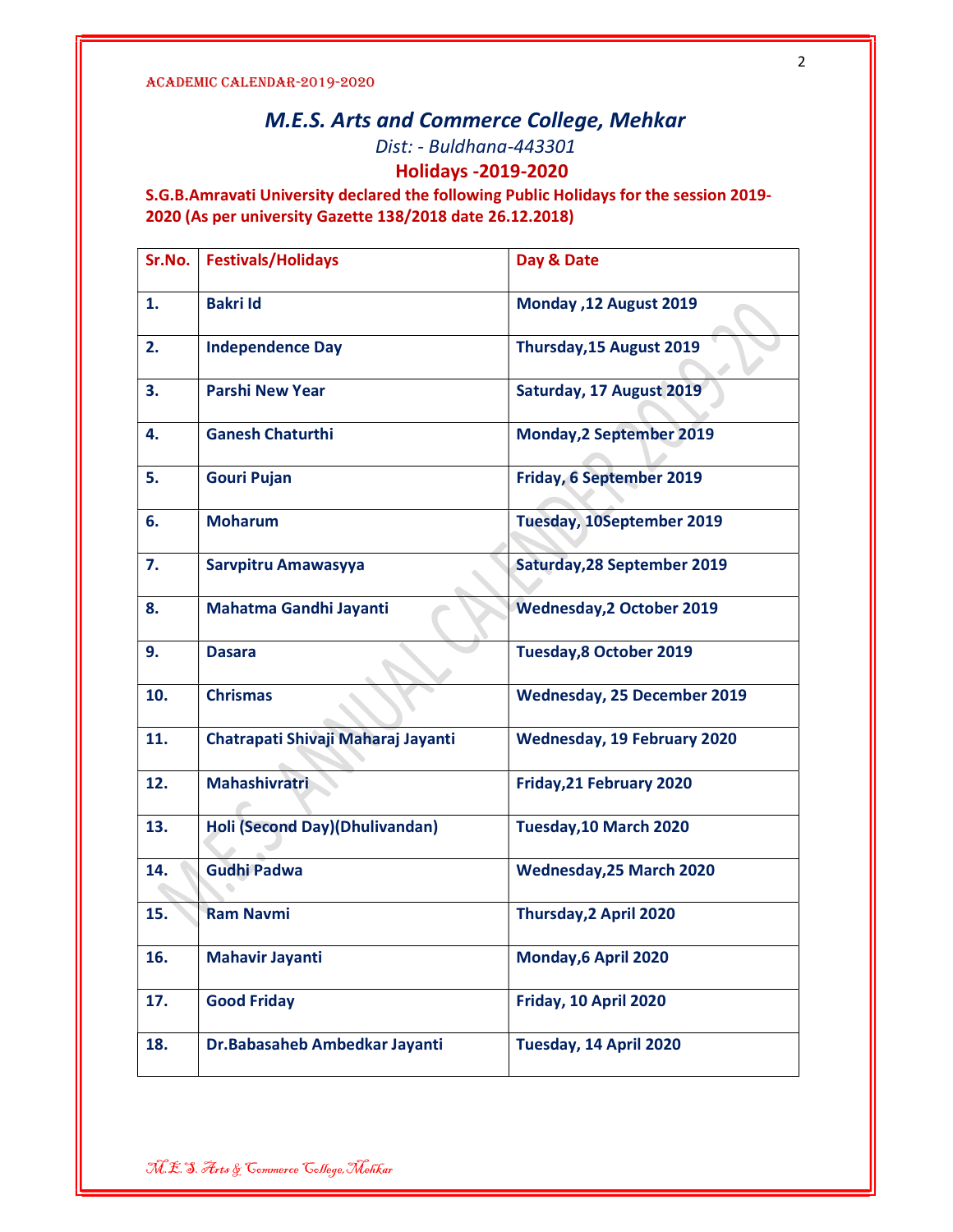# M.E.S. Arts and Commerce College, Mehkar. Academic Calendar 2019-2020

| Day                               | <b>Event</b>                      | <b>Organizing Department</b>          |
|-----------------------------------|-----------------------------------|---------------------------------------|
| 14 June 2019                      | <b>College Reopen</b>             |                                       |
| 14 June                           | <b>Admission Process Starts</b>   | <b>Admission Committee</b>            |
| 21 <sup>st</sup> June             | <b>Yoga Day</b>                   | <b>N.C.C.&amp; N.S.S.</b>             |
| $26th$ June                       | Shahu Maharaj Jayanti             | <b>Marathi Dept.</b>                  |
| $2nd$ July                        | <b>Address by The Principal</b>   | <b>College Administration Office</b>  |
| $11th$ July                       | <b>World Population Day</b>       | <b>Economics Dept.</b>                |
| 26 <sup>th</sup> July             | <b>Kargil Victory Day</b>         | N.C.C. Dept.                          |
| $27th$ July                       | <b>Guru Pournima Utsav</b>        | <b>Cultural Dept.</b>                 |
| 1 <sup>st</sup> August            | Annabhau Sathe Jayanti            | <b>Marathi Dept.</b>                  |
| 1 <sup>st</sup> August            | <b>Lokmanya Tilak Memory Day</b>  | <b>Political Science Dept.</b>        |
| 9 <sup>th</sup> August            | <b>August Kranti Din</b>          | <b>N.C.C. &amp; N.S.S.</b>            |
| 9 <sup>th</sup> August            | Dr.S.R.Rangnathan Jayanti         | <b>Library</b>                        |
| <b>14th August</b>                | Préparation of Independence       | N.C.C., N.S.S. & Sports Dept.         |
|                                   | <b>Day</b>                        |                                       |
| <b>15th August</b>                | <b>Independence Day</b>           | NCC, NSS, Sports & whole              |
|                                   |                                   | college unit                          |
| 21st August                       | Late N.G.Deshpande Jayanti        | <b>Marathi Dept.</b>                  |
| 27th to 28th                      | <b>Rakshabandhan Festival</b>     | <b>N.S.S.</b>                         |
| <b>August</b>                     | celebration                       |                                       |
| <b>29th August</b>                | <b>National Sport Day</b>         | <b>Game &amp; Sports Dept.</b>        |
| 5th Sept.                         | <b>Teachers Day Célébration</b>   | <b>Cultural Dept.</b>                 |
| 8th Sept.                         | <b>International Literacy Day</b> | <b>N.S.S. &amp; N.C.C.</b>            |
| 11th Sept.                        | Aacharya Vinobha Bhave Jayanti    | <b>Marathi Dept.</b>                  |
| 16th Sept.                        | <b>Kamgar Shikshan Din</b>        | <b>Economics &amp; Commerce Dept.</b> |
| 16th Sept.                        | <b>Ozone Day</b>                  | <b>Economics &amp; Commerce Dept.</b> |
| 27th Sept.                        | Dr.S.R.Rangnathan Death           | <b>Library</b>                        |
|                                   | <b>Anniversary</b>                |                                       |
| 27 <sup>th</sup> Sept.            | <b>World Tourism Day</b>          | <b>History &amp; English Dept.</b>    |
| 2 <sup>nd</sup><br><b>October</b> | Mahatma Gandhi Jayanti            | <b>Cultural Dept.&amp; Political</b>  |
|                                   |                                   | Sci.Dept.                             |
| 2 <sup>nd</sup> October           | Lal Bahadur Shastri Jayanti       | <b>Cultural Dept.&amp; Political</b>  |
|                                   |                                   | Sci.Dept.                             |
| 17 <sup>th</sup> October          | <b>Anty Poverty Day</b>           | <b>Economics Dept.</b>                |
| 20 <sup>th</sup> October          | <b>National Integrity Day</b>     | <b>Game &amp; Sports Dept.</b>        |
| 14 <sup>th</sup> November         | Pandit Jawaharlal Nehru Jayanti   | <b>Political Science Dept.</b>        |
| 21 <sup>st</sup> November         | Maharashtra Hutatma Din           | <b>History Dept.</b>                  |

M.E.S. Arts & Commerce College,Mehkar